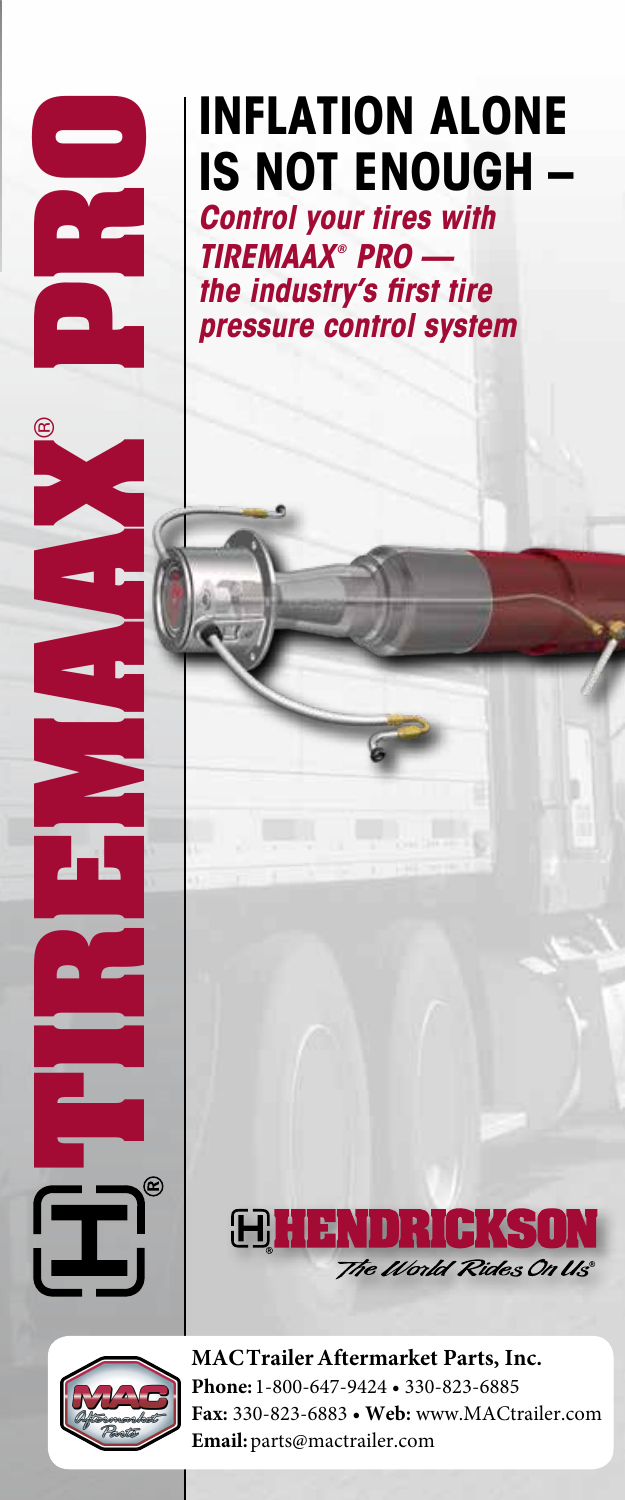## *INTRODUCTION* **INTRODUCTION**

® **PRO**

**TIREMAAX**

### *The Problem...*

- **• The increased popularity of automatic tire inflation systems (ATIS) has alerted fleets that trailers equipped with ATIS do not always maintain the desired target pressure.**
- **• Today's tire inflation systems are incapable of controlling desired pressure levels leading to overinflated conditions, or in the case of dual tires, mismatched pressures.**
- **Several factors contribute to this:**
	- *Today's systems are only capable of indicating when a tire pressure is low. Tire pressures that extend beyond the target pressure often go undetected.*
	- *Automatic tire inflation systems constantly fill tires with air at ambient temperature. Over time, these systems fill tires with cold dense air, which can alter a tire's pressure, especially when the trailer returns to warmer temperatures which causes this air to expand.*

### **Evolution of tire solutions** *Evolution of tire solutions*



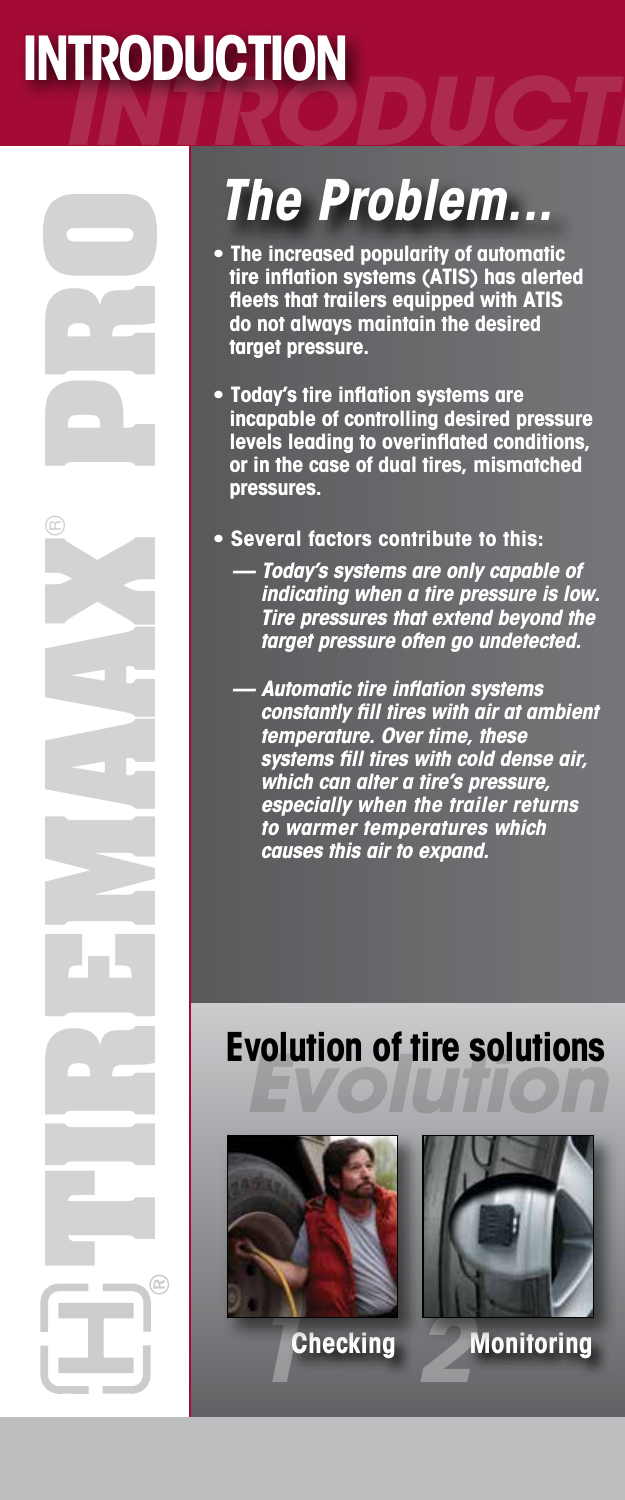

**• Persistently overinflated or mismatched tires can drastically decrease tire life resulting in less than desirable tread wear and leaving tires more susceptible to road hazards.**

*From maintenance to downtime to overall operating costs, tires significantly impact a fleet's bottom line.*

### *The Solution...*

**Hendrickson's revolutionary TIREMAAX® PRO is unique to the trailer industry.** 

**TIREMAAX PRO is the only system available that controls tire pressure by inflating low tires, equalizing pressure across all wheel positions and relieving pressure from overinflated tires.**

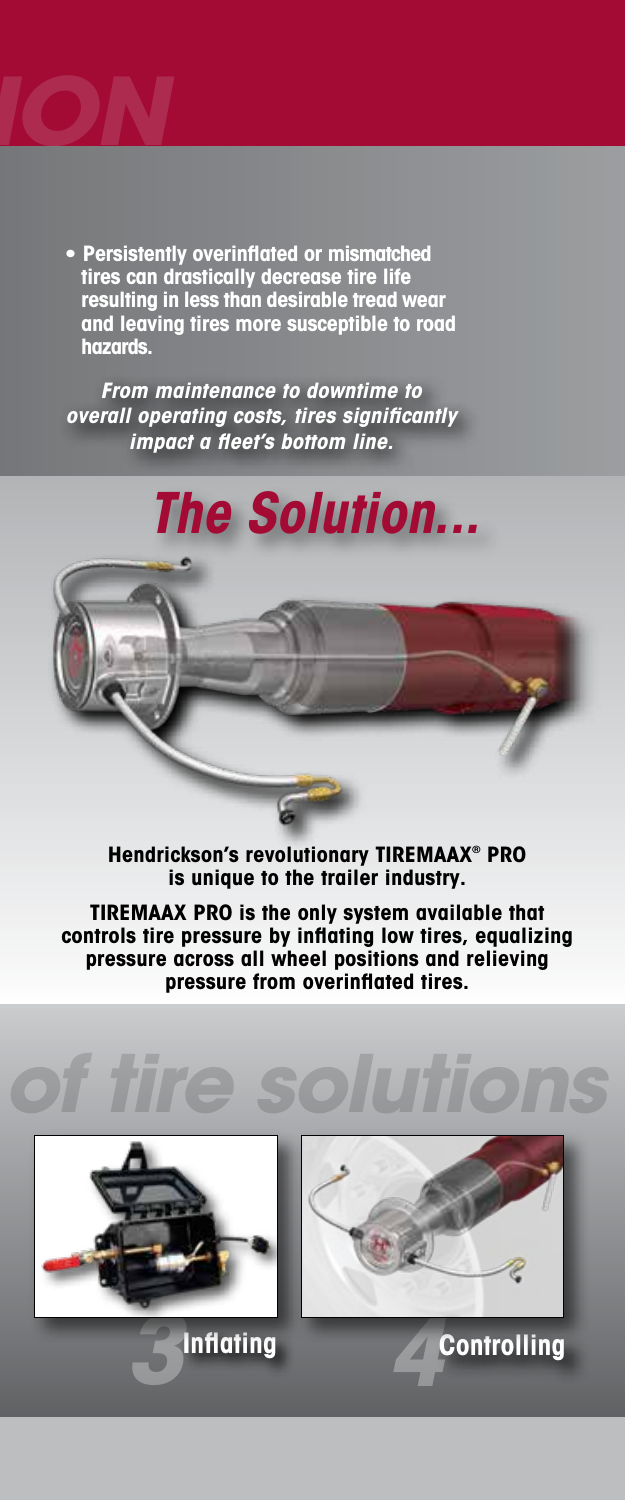## *SYSTEM OVERVIEW* **SYSTEM OVERVIEW**

**The industry's first tire pressure control system, TIREMAAX® PRO is the only system available that was specifically designed to allow air to flow in both directions to and from tires.**

> **Patented axle filter** *Protects wheel-end from contaminants*

**Ventless hubcap** *Eliminates contaminant pathway*

#### **Integrated hubcap**

*Integrates rotary union and tire hose connections into the hubcap*

**TIREMAAX**

® **PRO**

#### **Patent-pending controller**

- **•** *Controls tire pressures to maintain desired pressure level*
- **•** *Relieves air from tires when target pressure is exceeded by venting excess air at the controller*
- **•** *Inflates low tires to desired pressure level*
- **•** *Equalizes tire pressure across all wheel positions to help reduce friction and maximize life on dual tires*
- **•** *Isolates tires when trailer is parked*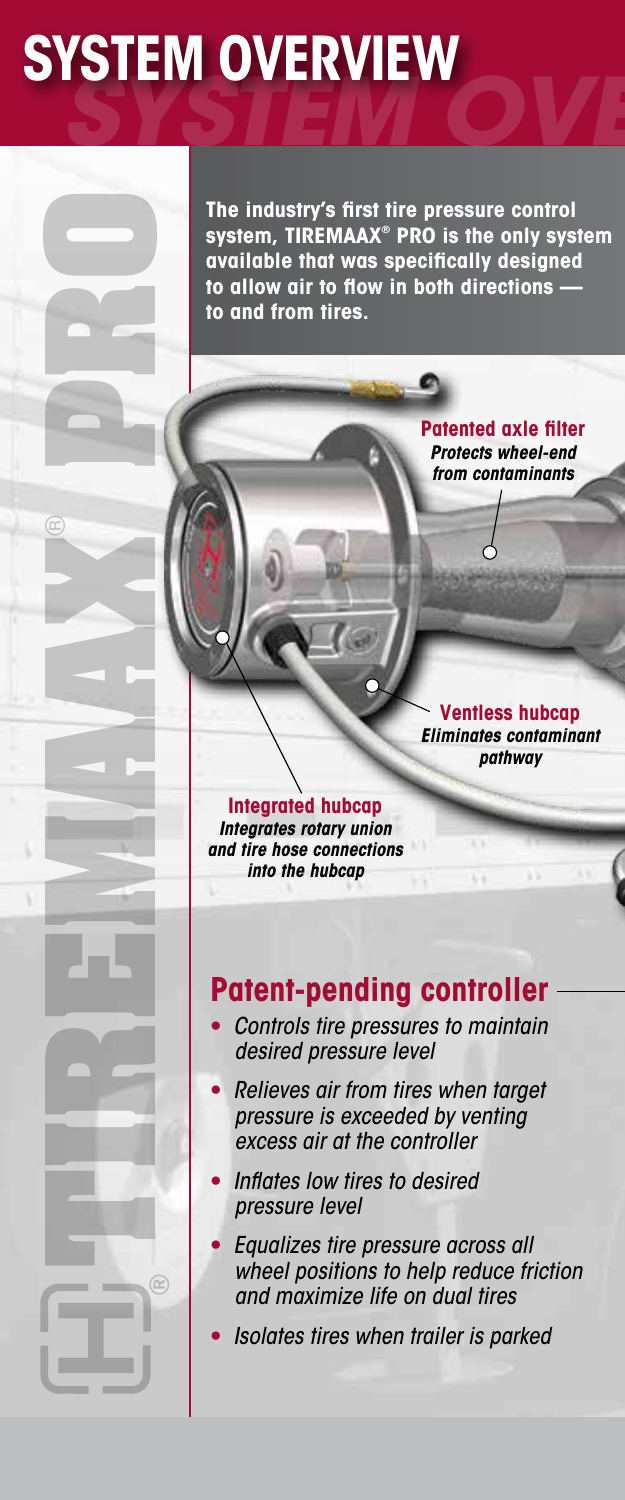

**The system features a unique integrated hubcap and sophisticated controller to address the problems of overinflation and mismatched tire pressures.**

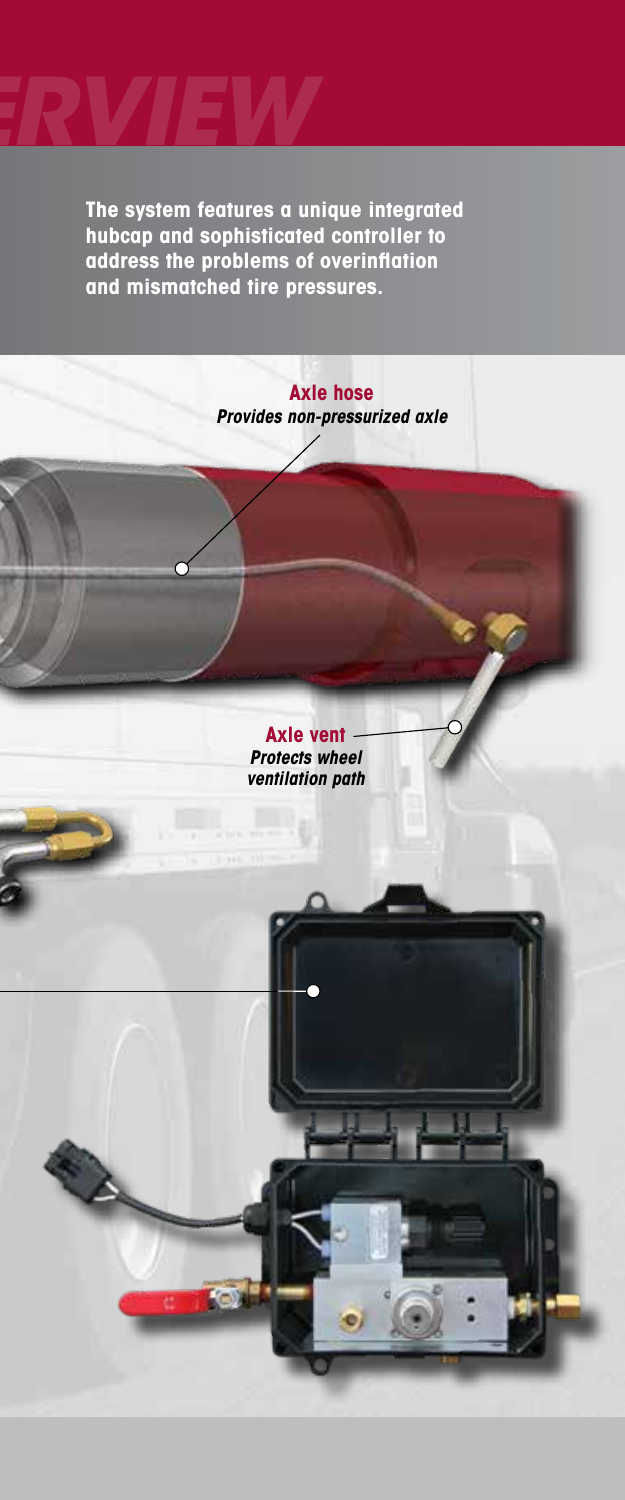## **ENVIRONMENTAL IMPACT**

**The graph below is an example showing the impact of one trip to Northern US / Canada in January when equipped with a typical industry standard automatic tire inflation system.**

#### **Tire Pressure Over Time**



*This January exposure to an ambient temperature of -30 degrees Fahrenheit causes an immediate overinflated condition of more than 15 psi upon returning to Dallas, TX.*

**TIREMAAX**

® **PRO**

**TIREMAAX PRO is the only system in the industry that is capable of controlling overinflated tire conditions that result from exposure to extreme ambient temperature changes.**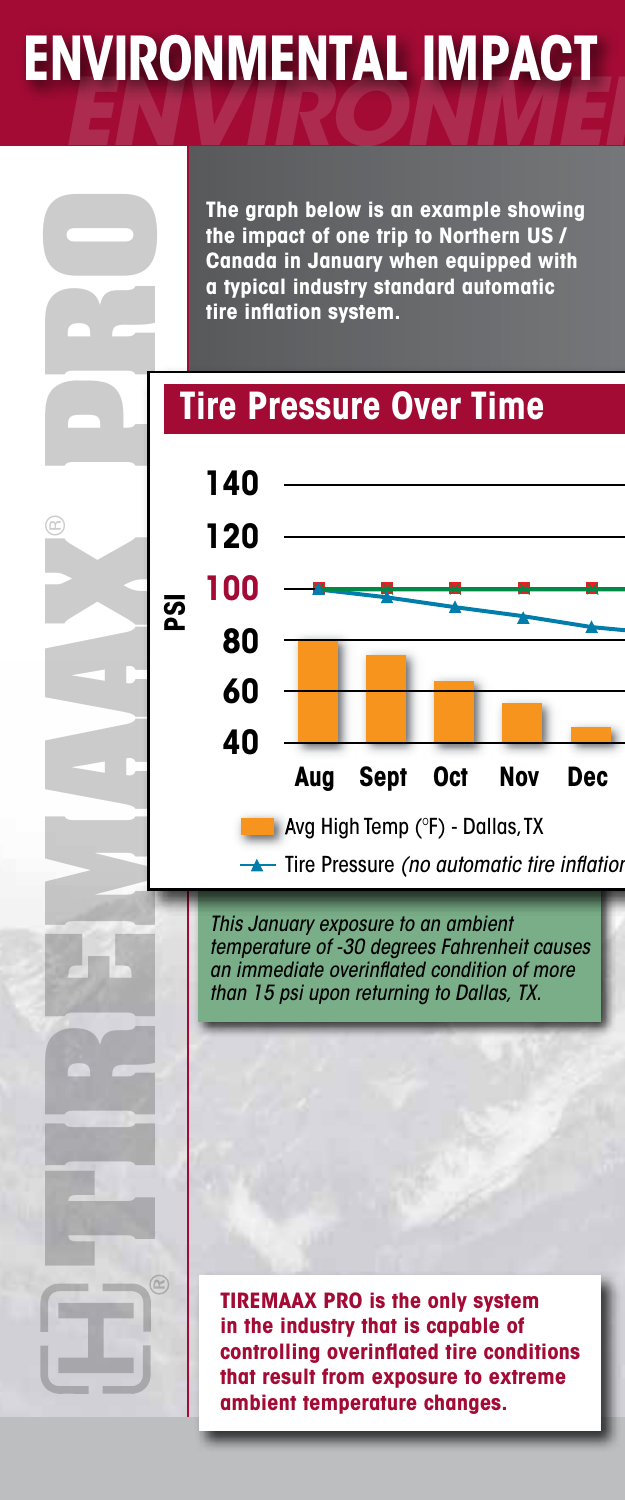

**Typical inflate-only systems have no way to control pressures above the target PSI, which can result in overinflated tire conditions that will persist for many months without manual intervention.**



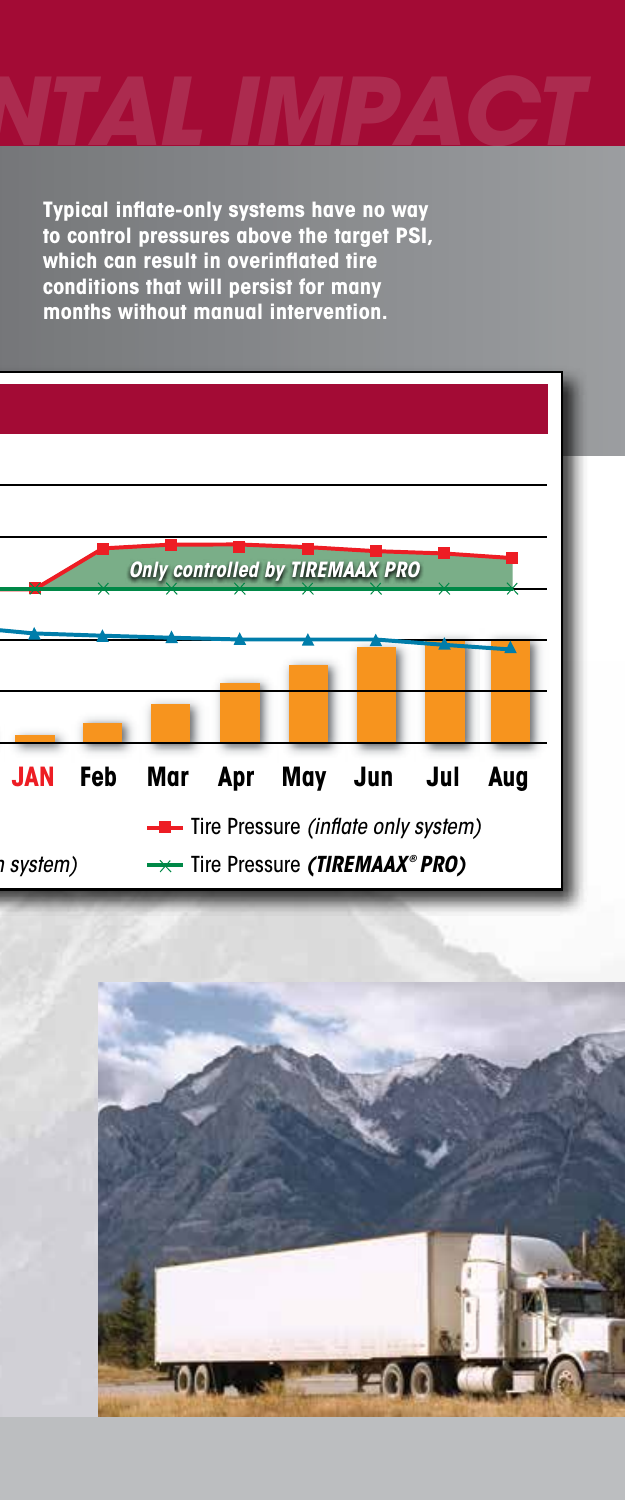## *OVERINFLATION* **OVERINFLATION**

® **PRO**

# **DID YOU**

*Overinflated tires are harder than properly inflated tires making them more susceptible to tread surface*  **cutting, increase of the property inflated tires making them**<br> *cutting, impact breaks, punctures*<br> *cutting, impact breaks, punctures*<br> *and shock damage.* 

> *Overinflated tires change a tire's footprint which can affect tire traction and lead to irregular wear patterns.*



*TIRE POSITION KEY*

**DSF -** *DRIVER SIDE FRONT*

**CSF -** *CURB SIDE FRONT*

*\*Actual field data collected over a 3-month period*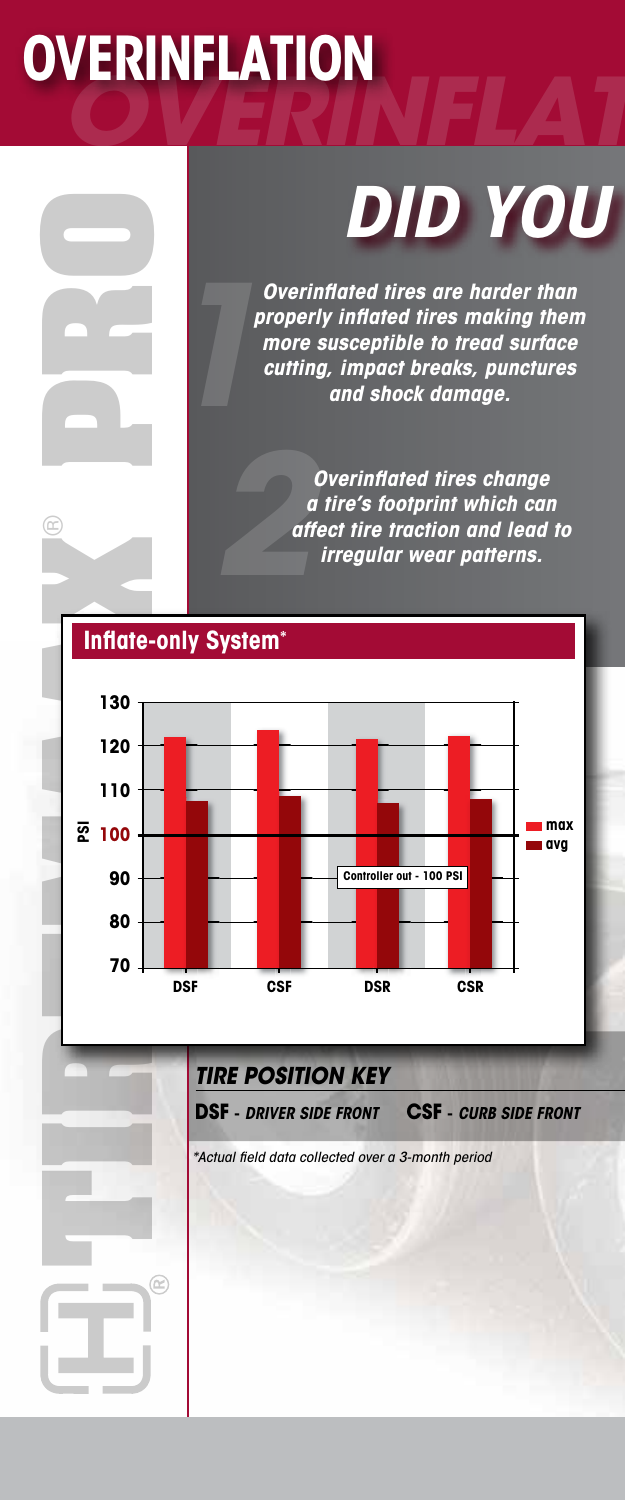

*OVERINFLATION*

*A 2003 FMCSA study found that 16 percent of all trailer tires are overinflated by more than 5 psi and 5 percent of tires by more than 10 psi. 3*

> *Overinflated tires can experience accelerated tread wear costing from 7 to 15 percent of life.*



**DSR -** *DRIVER SIDE REAR* **CSR -** *CURB SIDE REAR*

**TIREMAAX® PRO is the only solution proven to address overinflated tires to maximize tread wear, reduce instances of damage and achieve maximum tire life.**

**Hendrickson's field data proves that inflation-only systems cannot address overinflated tire conditions.**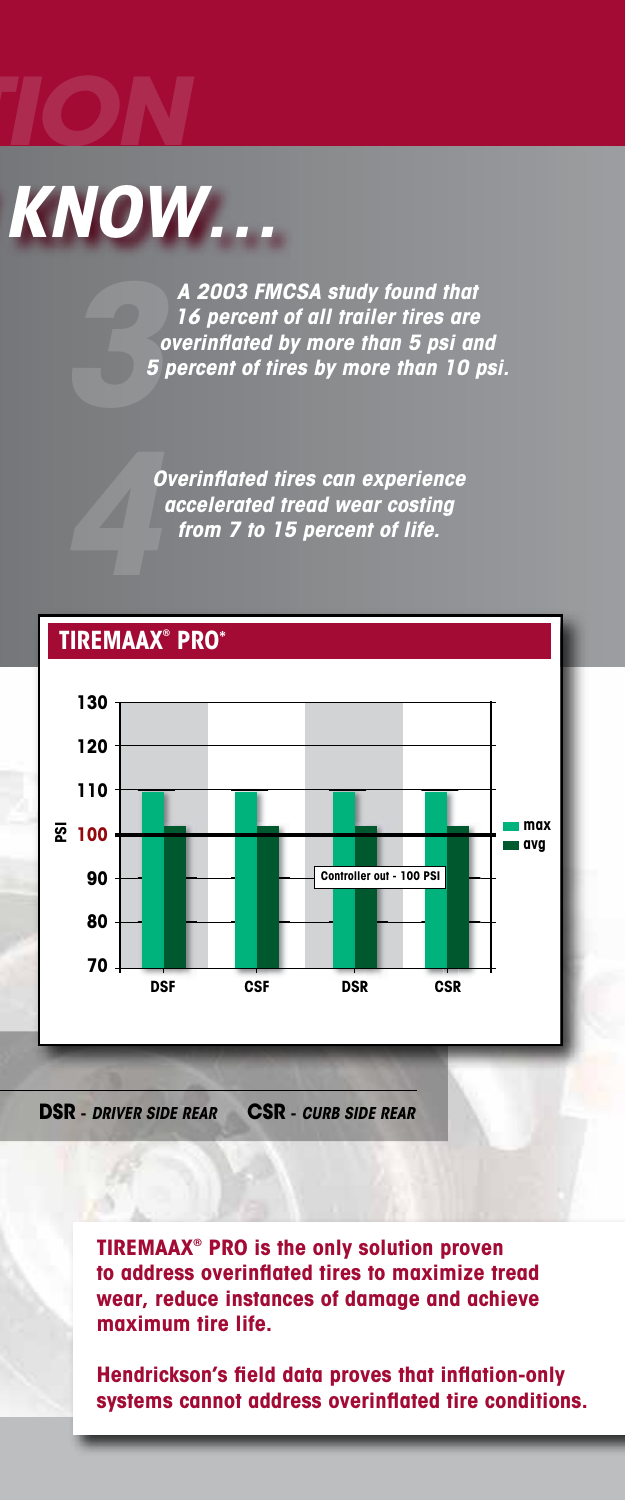# *EQUALIZATION* **EQUALIZATION**

® **PRO**

# *DID YOU*

**Mismatched tire pressures on dual tires and its relationship to tread Wismatched tire pressures on dua**<br>tires and its relationship to tread<br>wear, tire life and fuel economy<br>can be problematic.

**Within a matter of weeks, mismatched pressures can cause permanent irregular wear patterns, which can lead to early tire removal.** *2*

**Almost 25 percent of trailer dual assemblies have mismatched air pressures greater than 5 PSI, and testing has shown that a five PSI difference between duals creates a 5/16-inch difference in tire circumference.** *3*

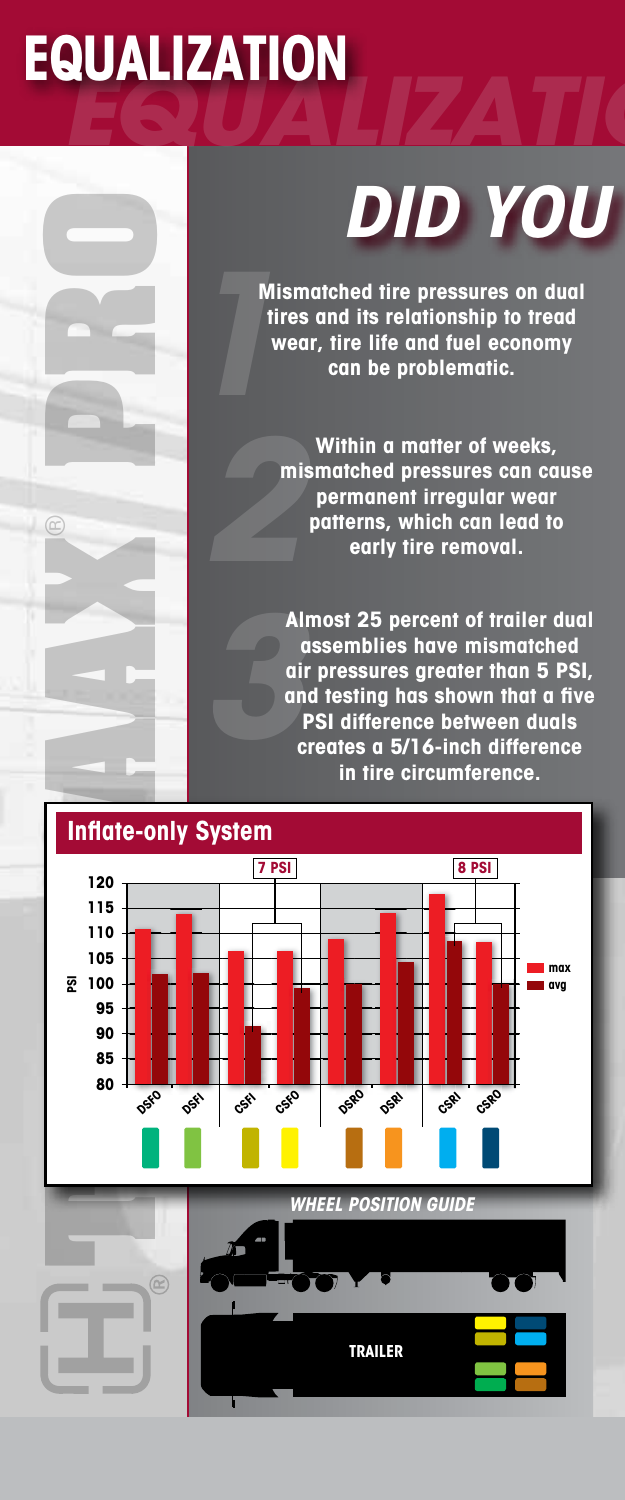

*EQUALIZATION*

**Since dual tires are bolted together and must rotate at the same speed, any differences in tire diameter**  Since dual tires are bolted together<br>and must rotate at the same speed,<br>any differences in tire diameter<br>can cause the smaller tire to be<br>scuffed and dragged against the road.

> **The tire with the larger diameter carries a disproportionate amount of the trailer's load which can result** *5* **in abnormal tread wear.**

**Ultimately, failure to properly equalize dual tire pressures can lead to unequal** *6* **tread wear for both tires.**



*\*Actual field data collected over a 3-month period*

**In general, a tire makes about 500 revolutions per mile. In 100,000 miles, that's 50 million of those 5/16-inch drags and that works out to 246 miles. So it's as though you spun the smaller tire against the pavement at highway speed for 246 miles!**

*- Source: ©2006, Bridgestone/Firestone North America, LLC Real Answers, Volume 10, Issue 2*